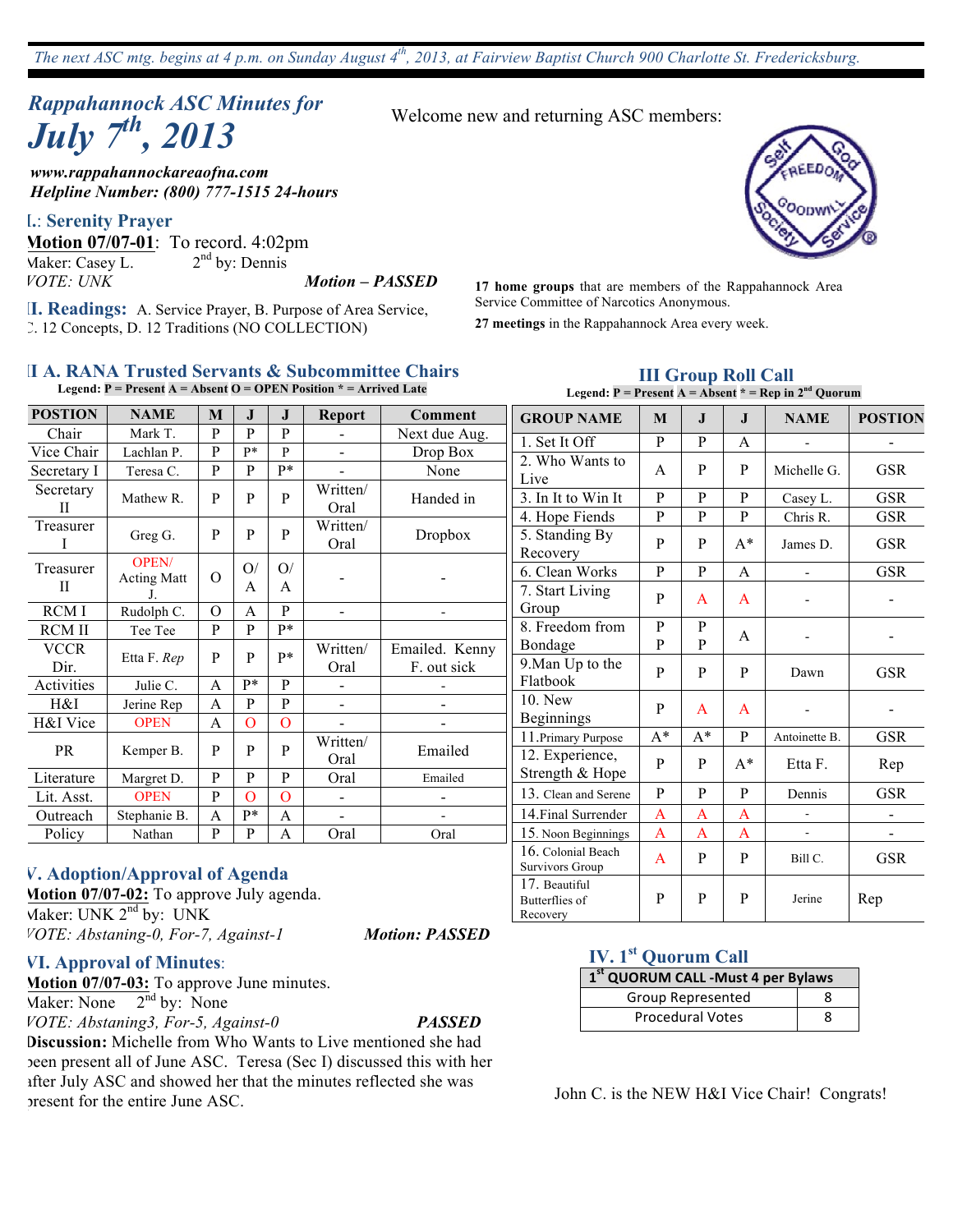## **VII.-XII. Administrative Reports**

**VII. Secretary Report I**: None given by Secretary I, Teresa C. **No Discussion**

**VII. Secretary Report II**: Given by Secretary II, Matt R.

Dear RANA ASC Members,

My only major responsibility as your Secretary II currently is to manage all the printing and copying for area so I just wanted to report on the status of the printer. After discussion at the last month's area on whether or not to buy a printer, Antoinette B. graciously donated her printer to area. I kind of dropped the ball on getting the printer from her until the last minute. So when I discovered there was no ink and that our remaining ink cartridges from the old printer didn't fit, I didn't have the means or time to go out and get another ink cartridge. I want to thank Kate W. for stepping up and allowing me to use her printer and will be putting in a motion for reimbursement for her in the amount of \$12. I calculated this number by estimating the number of prints I did at 150 and multiplied by the approximate 8 cents a print her printer cost to operate. All in all, after a lot of shuffling (partially my fault) the printing was accomplished.

**VIII. Chair Report**: Given by Chairperson, Mark T.

I will give my repot in August when it is due and my term is up.

**IX. Vice Chair Report**: Given by Vice Chair, Lauchlan P.

First let me thank the area for entrusting me to the duties of vice chair. I have nothing to report. Thank you for allowing me to serve.

Love and Respect, Lauchlan P.

**X. Treasurer I Report**: Given by Treasurer I, Greg G. *Handed out to GSRs at Area and emailed.* **Discussion:** Antoinette B. is ahead by 2 payments as Greg received money. Antoinette B. (Old School) was appointed the Chair of RANA Audit committee by Chair, Mark T.

**XI. Regional Committee Member I & II Report**: None given.

## **XIII. Subcommittee Reports**

**A. Activities Report**: Given by Chair, Julie C.

Dear ASC,

First of all I would like to thank the ASC for allowing me to serve…

Activities met a couple times in June and we decided on a bonfire. It will be held at Lake landord August  $10<sup>th</sup>$  9am to 1am. Thanks to Kenny & Etta. We will be providing hot dogs and hamburgers and drinks. We are asking others to donate sides or anything they can help with. We will be passing around a list in meetings for donations… We could really use everyone's support, so please come out and enjoy food, fun and fellowship!! In Loving Service, Julie C. **No Discussion**

#### **B. Hospitals & Institutions (H&I) Report**: Given by Jerine

*No report turned into for minutes. Brandon H. has completed his term as Panel Coordinator and that position is open.* **No Discussion**

**C. Literature Chair Report**: Given by Chair, Margret D.

*Last month we sold \$257.69. We have a credit of \$60.90. Invoice just received was for \$359.89 which does not include the check sent last month or the credit. We actual owe \$125.00. No order will be placed this month.*  **No Discussion**

**D. Outreach Report**: No report given.

**No Discussion**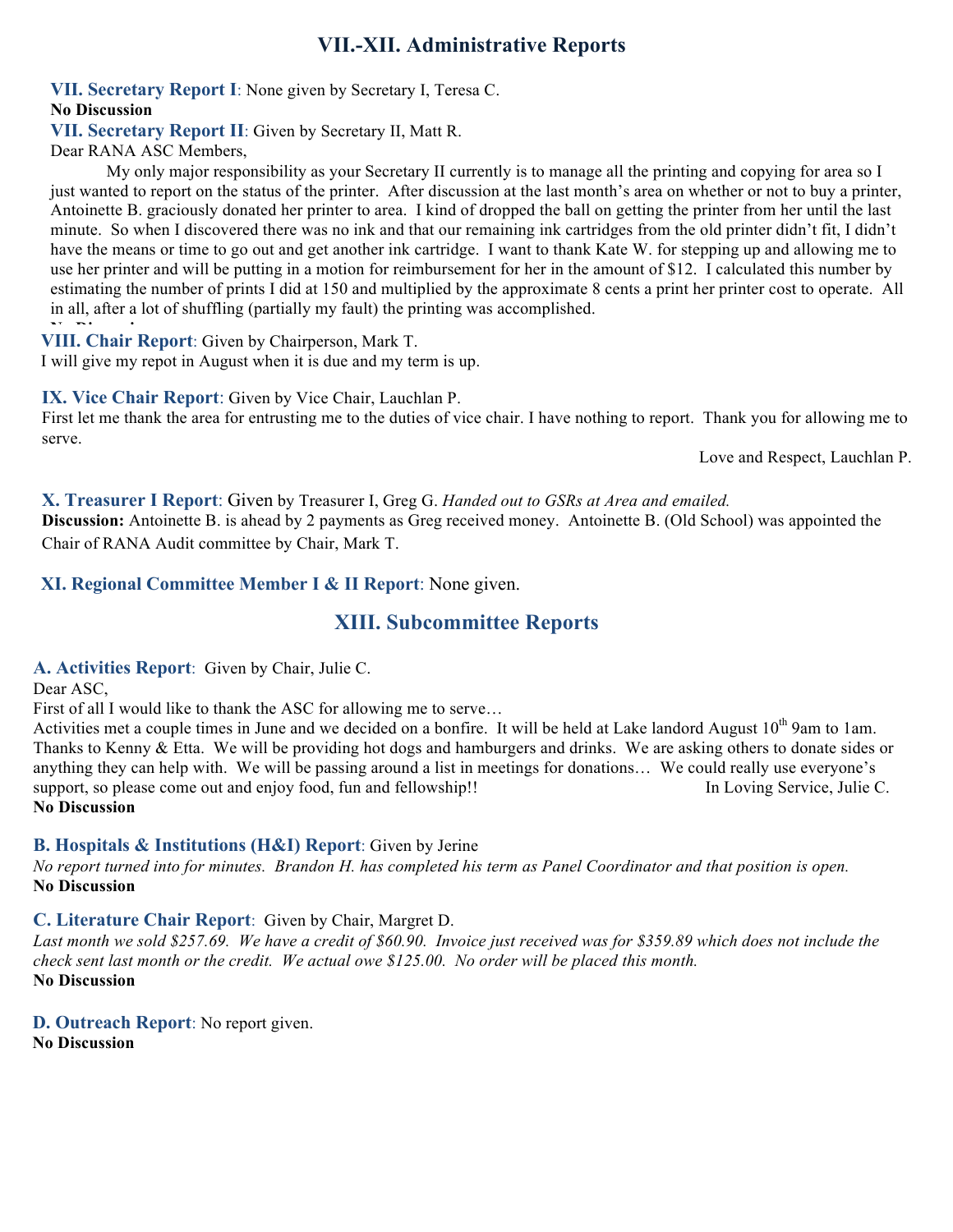## **XIII. Subcommittee Reports** *(continued)*

#### **E. Public Relations (PR) Report**: Given by Chair, Kemper B

Good afternoon,

I would like to thank you all for allowing me to serve. PR Met on Sunday, June  $9<sup>th</sup>$ , at the normally scheduled time and place. I do not have any new reports concerning PR at this time. The website was paid for the next 3 months a total of \$29.97. A motion will be given today for reimbursement. After this deduction, our records indicate that our current budget is \$599.84.

Please be aware that the position for PR chairperson is to be announced as an OPEN position as my term is up in August.

The next PR meeting is scheduled for Sunday, July  $14<sup>th</sup>$  at 5pm at Thurman Brisben's.

In Loving Service, Kemper B. (RANA PR Chairperson)

#### **Discussion**:

New link for RANA calendar of events: http://www.rappahannockareaofna.com/events-calendar/ Please contact Etta F. to add or modify an event. Email: etta22701@yahoo.com Phone: 540-522-1199

#### **F. VRCC Director Report**: Given by Kenny F.

There is no information to report regarding the VRCC at this time due to that fact that our next meeting is not until July 21<sup>st</sup> at the UVA Medical Center in Charlottesville. I am not feeling well at this time and cannot attend area but have asked Etta F to collect the information for the "definition of new comer" information that you were to have regarding convention packages so that I may report it at the next meeting. Thank you for letting me serve, Kenny F. **Discussion:**

#### **G. Policy Report**: No report given

**Discussion:** *PR committee member, Dennis stated that PR had not met and he had not heard from the chair.*

## **XIII. Group Service Representative (GSR) Reports**

| <b>HOME GROUP</b>                                                                                                                                                                                                                                                                                                                                                                                                                      | <b>GSR/ALT</b>                               | <b>DAYS AND TIMES</b><br><b>OF MEETINGS</b> | # GROUP<br><b>MEMBERS</b> | # AVG. WKLY<br><b>ATTENDANCE/</b><br><b>NEWCOMERS</b> | <b>GROUP</b><br><b>DONATION</b> | LIT.<br><b>ORDER</b> |  |
|----------------------------------------------------------------------------------------------------------------------------------------------------------------------------------------------------------------------------------------------------------------------------------------------------------------------------------------------------------------------------------------------------------------------------------------|----------------------------------------------|---------------------------------------------|---------------------------|-------------------------------------------------------|---------------------------------|----------------------|--|
|                                                                                                                                                                                                                                                                                                                                                                                                                                        | Ashley C. - GSR                              |                                             | 6                         | $-/-$                                                 | \$0.00                          | \$0.00               |  |
| 1. Set it Off                                                                                                                                                                                                                                                                                                                                                                                                                          | Darian - Alt.<br><b>GSR</b>                  | Sun. 7 - 8:30pm                             |                           |                                                       |                                 |                      |  |
| <b>ABSENT</b><br>Group Anniversaries: None reported                                                                                                                                                                                                                                                                                                                                                                                    |                                              |                                             |                           |                                                       |                                 |                      |  |
| 2. Who Wants to Live                                                                                                                                                                                                                                                                                                                                                                                                                   | Michelle $G - GSR$<br>None $-$ Alt. GSR      | Mon. $-$ Fri.12 - 1:00pm                    | 10                        | 85/5                                                  | \$59.47                         | \$32.50              |  |
| Our group is struggling – positions open are treasurer, secretary, alt. GSR and in need of <b>committed</b> homegroup members. We have has<br>a large flux in newcomers, and are in need of people with enough clean time to chair. I will be going thru our homegroup lists and call<br>tose on it to see who is still a homegroup member and wants to serve. Thank you for letting me serve.<br>Group Anniversaries: None this month |                                              |                                             |                           |                                                       |                                 |                      |  |
| 3. In It to Win it                                                                                                                                                                                                                                                                                                                                                                                                                     | Sarah K.- GSR<br>Casey L. - Alt. GSR         | Mon. 7:00 - 8:30pm                          | 12                        | 70/5                                                  | \$0.00                          | \$0.00               |  |
| No change in status<br>Group Anniversaries: Kate W. 2yrs. 7/22                                                                                                                                                                                                                                                                                                                                                                         |                                              |                                             |                           |                                                       |                                 |                      |  |
| 4. Hope Fiends                                                                                                                                                                                                                                                                                                                                                                                                                         | Chris R. - GSR<br>None - Alt. GSR            | Tue. 7 - 8:15pm                             | $\tau$                    | 40/3                                                  | \$55.00                         | \$31.40              |  |
| The group is doing well and growing in members. Our format has changed. We are a Living Clean-The Journey Continues book study<br>group. In loving service, Chris R.<br>Group Anniversaries: None reported                                                                                                                                                                                                                             |                                              |                                             |                           |                                                       |                                 |                      |  |
| 5. Standing by Recovery                                                                                                                                                                                                                                                                                                                                                                                                                | <b>James D.- GSR</b><br>Teresa $C - Rep$ .   | Tue. $7:30 - 8:30$ pm                       | 12                        | $8/4 - 5$                                             | \$20.00                         | \$12.00              |  |
| Group Anniversaries: None                                                                                                                                                                                                                                                                                                                                                                                                              |                                              |                                             |                           |                                                       |                                 |                      |  |
| 6. Clean Works<br>A DCEMT                                                                                                                                                                                                                                                                                                                                                                                                              | <b>Brandon H. – GSR</b><br>Alt. $GSR - none$ | Wed. 7 - 8:00pm                             | 6                         | $-/-$                                                 | \$0.00                          | \$0.00               |  |

GSR reports called by Secretary to be read to body.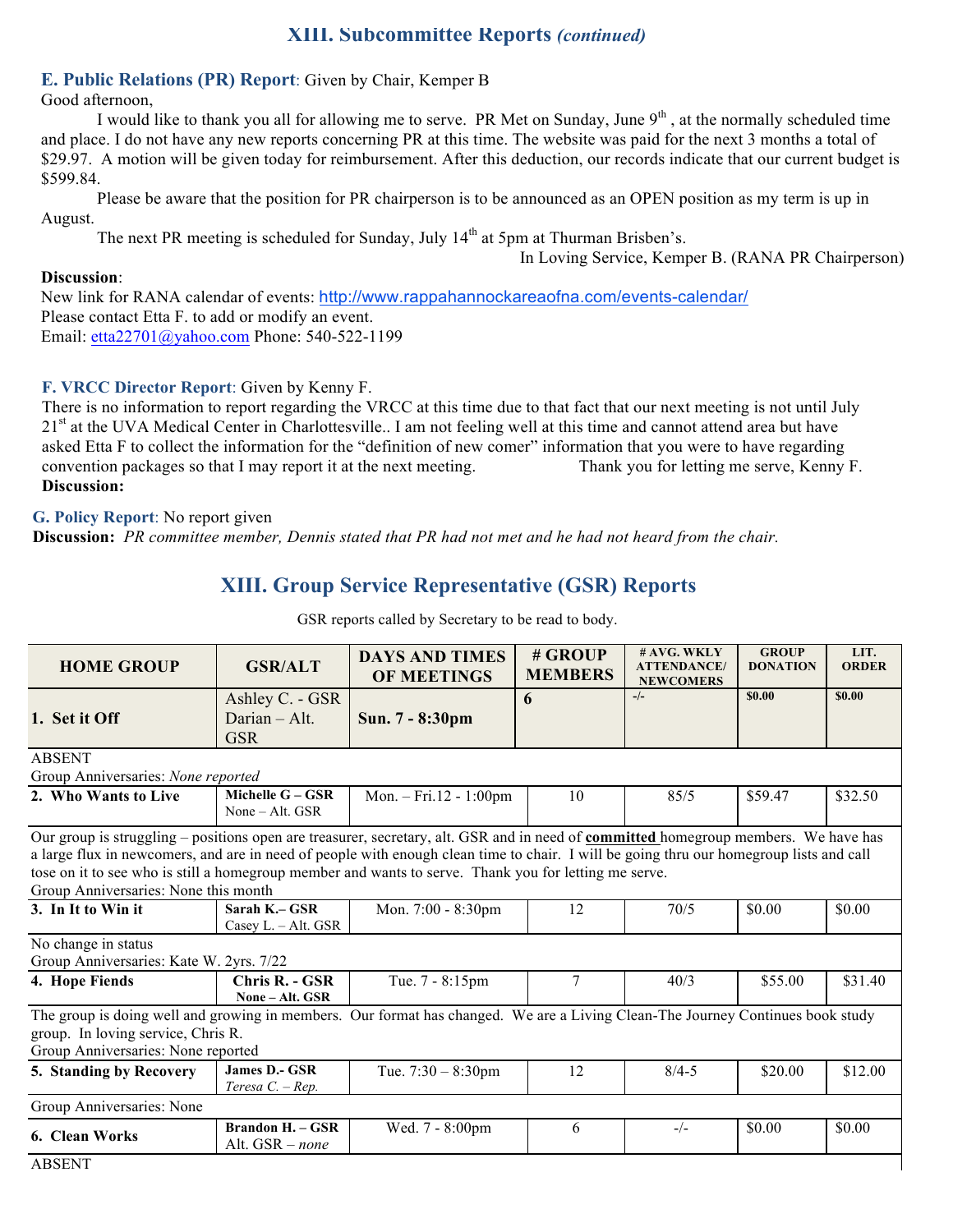## **XIII. Group Service Representative (GSR) Reports** *(continued):*

| <b>HOME GROUP</b>                                                                                                                                                                                                                                                                                                                                                                                                                                                                                                                                                                                                                    | <b>GSR/ALT</b>                                   | <b>DAYS AND TIMES</b><br>OF MEETINGS | # GROUP<br><b>MEMBERS</b> | # AVG. WKLY<br><b>ATTENDANCE/</b><br><b>NEWCOMERS</b> | <b>GROUP</b><br><b>DONATION</b> | LIT.<br><b>ORDER</b> |
|--------------------------------------------------------------------------------------------------------------------------------------------------------------------------------------------------------------------------------------------------------------------------------------------------------------------------------------------------------------------------------------------------------------------------------------------------------------------------------------------------------------------------------------------------------------------------------------------------------------------------------------|--------------------------------------------------|--------------------------------------|---------------------------|-------------------------------------------------------|---------------------------------|----------------------|
| 7. Start Living Group                                                                                                                                                                                                                                                                                                                                                                                                                                                                                                                                                                                                                | John C. - GSR<br>Angie K.- Alt. GSR              | Thu. 7 - 8:00pm                      | 8                         | $-/-$                                                 | \$0.00                          | \$0.00               |
| No Report - ABEST<br>Group Anniversaries: none reported                                                                                                                                                                                                                                                                                                                                                                                                                                                                                                                                                                              |                                                  |                                      |                           |                                                       |                                 |                      |
| 8. Freedom from Bondage                                                                                                                                                                                                                                                                                                                                                                                                                                                                                                                                                                                                              | Kelly - Rep.<br>Molly - Alt. GSR                 | <b>New Time</b><br>Thur. $9 - 10$ pm | 5                         | $-/-$                                                 | \$0.00                          | \$0.00               |
| No Report - ABEST<br>Group Anniversaries: none reported                                                                                                                                                                                                                                                                                                                                                                                                                                                                                                                                                                              |                                                  |                                      |                           |                                                       |                                 |                      |
| 9. Man Up to the<br>Flatbook                                                                                                                                                                                                                                                                                                                                                                                                                                                                                                                                                                                                         | Dawn B. - GSR<br>Rudy $C. - Rep.$                | Thur. 7 - 8:30pm                     | 18                        | 30/2                                                  | \$0.00                          | \$0.00               |
| Our group is hosting a speaker jam on 7/27/13 at 11am to 10pm at 302 Colonial Street, Fred, VA 22405<br>Group Anniversaries: July 11 – Ernest R. – 7 yrs. July $18^{th}$ – Julie C – 5 yrs Aug $1^{st}$ – Dot G. – 2 yrs.                                                                                                                                                                                                                                                                                                                                                                                                            |                                                  |                                      |                           |                                                       |                                 |                      |
| 10. New Beginnings                                                                                                                                                                                                                                                                                                                                                                                                                                                                                                                                                                                                                   |                                                  | Fri. $7 - 8:15$ pm                   |                           | $-/-$                                                 | \$0.00                          | \$0.00               |
| <b>ABSENT</b><br>Group Anniversaries: None reported                                                                                                                                                                                                                                                                                                                                                                                                                                                                                                                                                                                  |                                                  |                                      |                           |                                                       |                                 |                      |
| 11. Primary Purpose                                                                                                                                                                                                                                                                                                                                                                                                                                                                                                                                                                                                                  |                                                  |                                      |                           |                                                       |                                 |                      |
| Primary Purpose is still working on a "Unity Day" Picnic. We are doing fine with our Step Study and Daily Mediation meetings. We are<br>planning the picnic at Lorella Park in mid-August.<br>Group Anniversaries: Richard R. celebrating 2 yrs on 7/13/13                                                                                                                                                                                                                                                                                                                                                                           |                                                  |                                      |                           |                                                       |                                 |                      |
| 12. Experience, Strength &<br>Hope                                                                                                                                                                                                                                                                                                                                                                                                                                                                                                                                                                                                   | <b>Antoinette B., GSR</b><br>Louis C. - Alt. GSR | Sat. & Sun. 12 - 1:30pm              | 9                         | $15 - 20/2 - 3$                                       | \$30.00                         | \$15.90              |
| Hi Family,<br>So pleased to report that the Experience Strength and Hope Group is doing well.<br>Average attendance is 35-50 with more on anniversary nights. There are no major concerns at this time and we have<br>established concrete meeting days for our group conscious/ business to supplies at this time and are donating \$52.00 today.<br>We are not sure what is going on with our GSR at this time and are currently looking to contact him to see how we can help.<br>In the meantime, we are abstaining from all votes today and making our donation. I am filling in for him.<br>Group Anniversaries: None reported |                                                  |                                      |                           |                                                       | In loving Service, Etta F.      |                      |
| 13. Clean and Serene                                                                                                                                                                                                                                                                                                                                                                                                                                                                                                                                                                                                                 | Reed C. - GSR<br>Etta $F. - Rep.$                | Sat. 7 - 8:30pm                      | <b>UKN</b>                | $35 - 50/5$                                           | \$52.00                         | \$0.00               |
| All is going well<br>Group Anniversaries: none reported                                                                                                                                                                                                                                                                                                                                                                                                                                                                                                                                                                              |                                                  |                                      |                           |                                                       |                                 |                      |
| 14. Final Surrender                                                                                                                                                                                                                                                                                                                                                                                                                                                                                                                                                                                                                  | Dennis $D - GSR$<br>Dominic - Alt. GSR           | Fri. $10-11$ pm                      | 3                         | 25-30/10                                              | \$12.00                         | \$33.60              |
| <b>ABSENT</b><br>Group Anniversaries: None reported.                                                                                                                                                                                                                                                                                                                                                                                                                                                                                                                                                                                 |                                                  |                                      |                           |                                                       |                                 |                      |
| 15. Noon Beginnings                                                                                                                                                                                                                                                                                                                                                                                                                                                                                                                                                                                                                  |                                                  | Mon., Tue., Fri. & Sat.<br>7-8:30pm  | $\ensuremath{\text{UNK}}$ | <b>UNK</b>                                            | <b>UNK</b>                      | <b>UNK</b>           |
| <b>ABSENT</b>                                                                                                                                                                                                                                                                                                                                                                                                                                                                                                                                                                                                                        |                                                  |                                      |                           |                                                       |                                 |                      |
| Group Anniversaries: None reported.<br>16. Colonial Beach                                                                                                                                                                                                                                                                                                                                                                                                                                                                                                                                                                            | Bill C. - GSR                                    | Fridays 7-8pm                        | 6                         | 6/0                                                   | \$0.00                          | \$0.00               |
| <b>Survivors Group</b>                                                                                                                                                                                                                                                                                                                                                                                                                                                                                                                                                                                                               |                                                  |                                      |                           |                                                       |                                 |                      |
| Attendance has remained the same even though some regulars have stopped coming and new comers have become regulars. Visitors are<br>welcome and Friday nights are hopin in the summer with live music most weeks.<br>Group Anniversaries: None this month                                                                                                                                                                                                                                                                                                                                                                            |                                                  |                                      |                           |                                                       |                                 |                      |
| 17. Beautiful Butterflies of                                                                                                                                                                                                                                                                                                                                                                                                                                                                                                                                                                                                         | Jerine - Rep                                     | Sat 10am-11am                        | 3                         | 5/1                                                   | \$25.00                         | \$0.00               |
| Recovery<br>Growing! More stable. Positions open Treasurer. Problem with box if left materials people taking things so will go back to lock box.<br>Men still showing upand staying for recovery!<br>Group Anniversaries: Anniversary 5/18                                                                                                                                                                                                                                                                                                                                                                                           |                                                  |                                      |                           |                                                       |                                 |                      |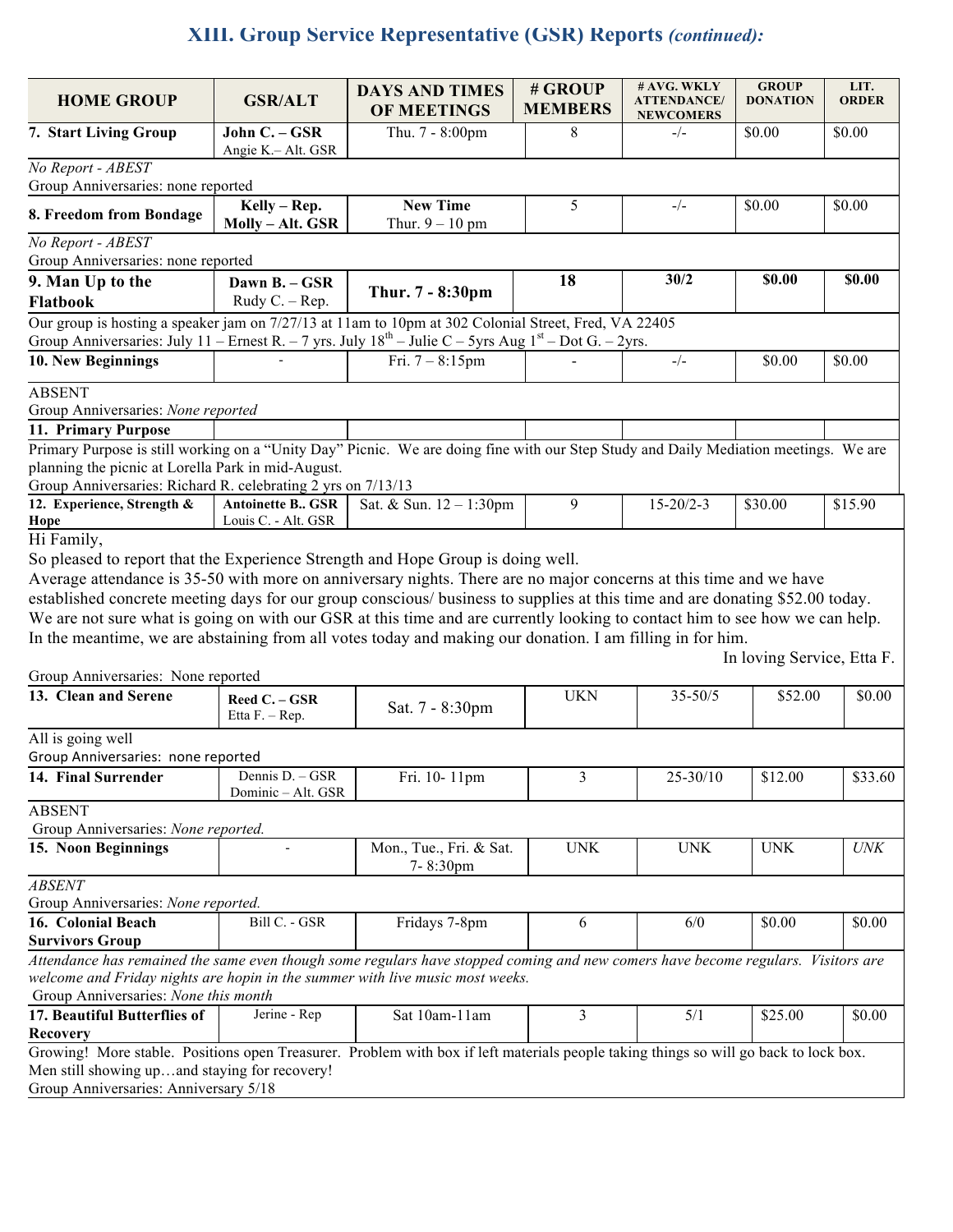| Legend: $P = Present A = Absent$      |     |             |                |  |  |  |
|---------------------------------------|-----|-------------|----------------|--|--|--|
| <b>HOME GROUP NAME</b>                | P/A | <b>NAME</b> | <b>POSTION</b> |  |  |  |
| 1. Set It Off                         | A   |             |                |  |  |  |
| 2. Who Wants to Live                  | P   | Michelle    | <b>GSR</b>     |  |  |  |
| 3. In It to Win It                    | P   | Casey       | Alt. GSR       |  |  |  |
| 4. Hope Fiends                        | P   | Chris R.    | GSR            |  |  |  |
| 5. Stand By Recovery                  | P   | Teresa C.   | Rep            |  |  |  |
| 6. Clean Works                        | A   |             |                |  |  |  |
| 7. Start Living Group                 | A   |             |                |  |  |  |
| 8. Freedom from Bondage               | A   |             |                |  |  |  |
| 9. Man Up to the Flatbook             | P   | Dawn        | GSR            |  |  |  |
| 10. A New Beginning Group             | A   |             |                |  |  |  |
| 11. Primary Purpose                   | P   | Antoinette  | GSR            |  |  |  |
| 12. Experience, Strength &<br>Hope    | P   | Etta        | Rep            |  |  |  |
| 13. Clean and Serene                  | P   | Dennis D.   | GSR            |  |  |  |
| 14. Final Surrender                   | A   |             |                |  |  |  |
| 15. Noon Beginnings                   | A   |             |                |  |  |  |
| 16. Colonial Beach Survivors<br>Group | P   | Bill C.     | GSR            |  |  |  |
| 17. Beautiful Butterflies             | P   | Jerine      | Rep            |  |  |  |

**XIV. 2nd Quorum**

| 2 <sup>st</sup> QUORUM CALL - Must 4 per Bylaws |    |  |  |  |
|-------------------------------------------------|----|--|--|--|
| Group Represented                               | 10 |  |  |  |
| <b>Procedural Votes</b>                         | 10 |  |  |  |

### **XV. Old Business**

**(Mark T.)** GSR were supposed to take back to groups the newcomer/indigent definition for VRCC from Kenny's report. (Antoinette B.) Primary Purpose would like to call it Indignant Package. Defined as someone not having the money done on the honor system. Newcomer implies discrimination towards new people. Etta will give this information to Kenny to bring back to Region for the VCRR

**Motion 06/02-05:** Maker: Nathan (Policy Chair) 2nd by: Ashley C. *\*Tabled in June* 

*\* Tabled again in July as there is no new information.* Trial run for new agenda for the RANA. See format example in Appendix A on page 8.

**Intent:** To have area run more smoothly.

**Discussion:** Tabled so that all GSRs could see the example format, ask questions and be informed before bringing the motion back to groups to be voted on.

## **XVI. Open Sharing**

(Etta F./Kemper B./Teresa C.) – Please PR report regarding RANA Calendar on website for activities. (Matt R./Etta F./Teresa C./Mark T.) Will remove group folders in box and will make folders for each month so others can pick up materials if they were absent from prior ASCs. Matt will make copies and put them out for all to pick up copies. (Chris R.) Game Night for Friday night – please don't announce for every Friday as they won't be having it every Friday. (Matt R./Greg G.) We will continue to use envelopes for group donations as another layer of cross checking as well as helping Treasurer identify which gave donation as it is written on the envelope. (Greg G.) Audit needs to be done. (Teresa C.) We voted on this and the policies have not been updated as the Chair of Policy was to get this completed. If we don't have one then Lauchlan needs to do this. (Antoinette B.) I will do it. (Mark T.) I will appoint you, by September the Audit will be finished.

## **XXI. Elections for Open Positions**

\*Treasurer II (currently filled w/ Matt J. as acting/appt. by Chair, Mark T.)

\*Literature Vice Chair/Assistant

\*Outreach Vice Chair/Assistant

\*Area Chair (Open in August)

\*PR Chair (Open in August)

*\*See Bylaws for qualifications*

## **XVIII. New Business**

#### **Regional New Business Motions:** *None*

#### **Area New Business Motions:**

**Motion 07/07-04:** Maker: Kemper B. (PR Chair) 2nd by: Budgeted *\*Budgeted* To reimburse PR Chair \$29/97 for the purchase of the quarterly website bill form  $1\&1$ .com **Intent:** To be fully self-supporting.